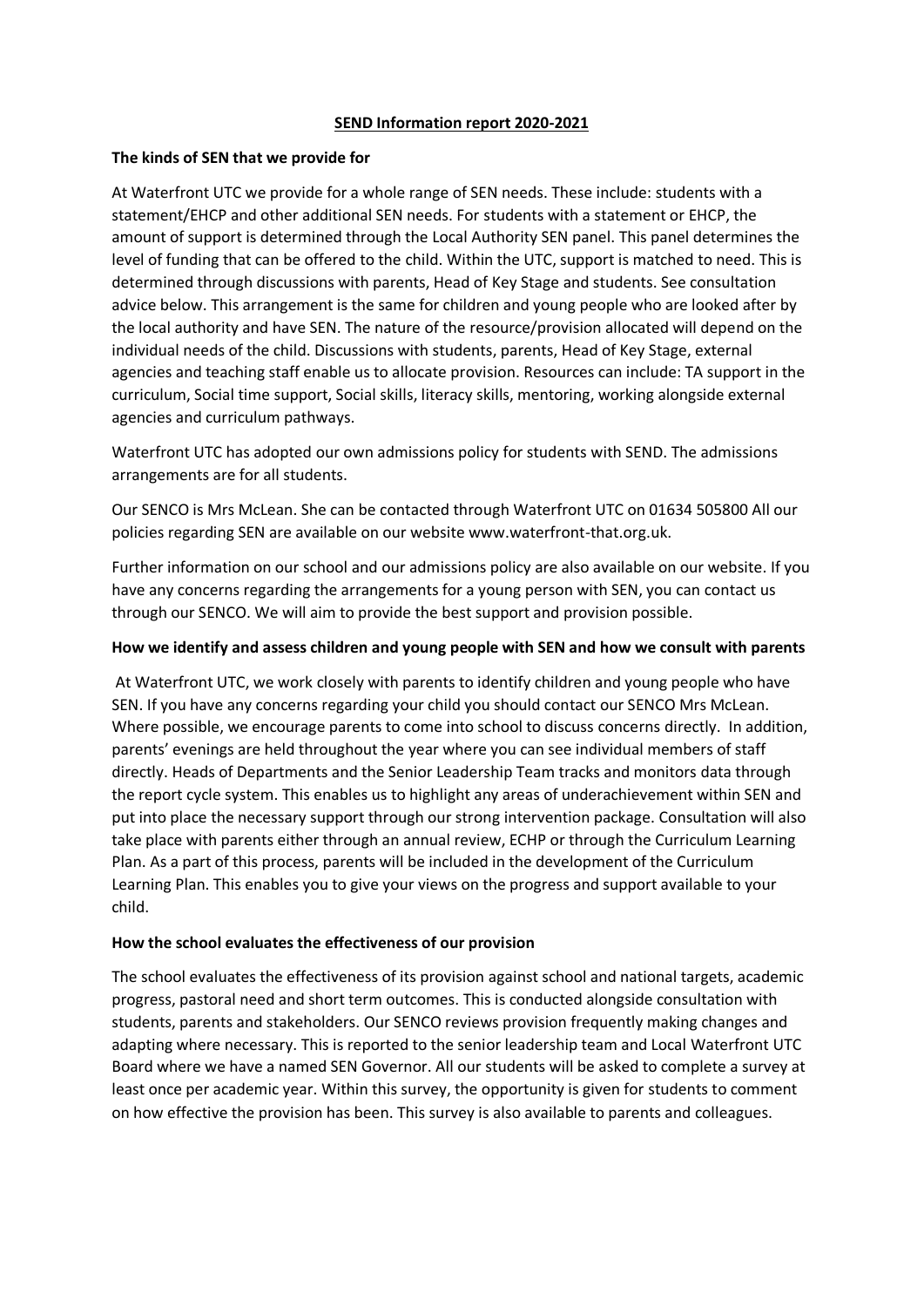# **Arrangements for assessing and reviewing children and young people's progress towards outcomes**

Parents are informed of their child's progress throughout the year through parent's evenings and report cycles. If a form tutor, teacher or Head of Key Stage has concerns about a child, they will contact the parents to arrange a meeting or have a discussion. The vast majority of subjects hold regular assessment points as part of their monitoring and tracking of progress. These enable us to frequently review young peoples' progress towards their outcomes. If a child has a statement of special educational needs or EHCP, parents will also be invited to a review. During this, progress will be discussed and parents and students have the opportunity to contribute to the review. Outcomes for a Curriculum Learning Plan or EHCP will also be reviewed three times per year. The review process will also include the views of parents/carers as well as students. Students will be consulted as part of the review.

## **Teaching children and young people with SEN, adaptations and engagement with the curriculum**

When students join us, students are placed into ability groups for the core subjects of English, Maths and Science. This is determined using data from KS2 assessments and baseline tests which are completed during the Induction within the school. Our SENCO work closely with SLT to ensure that students are placed into groups that are appropriate for their individual needs. In all other subjects, students are taught in mixed ability groups and work is differentiated by the classroom teacher where needed.

All work will be differentiated in line with our teaching and learning policy so that all students can access the curriculum. We will also make sure that the group is the correct teaching group for the child. In some lessons, some students may find they also have support from a Teaching Assistant. This is in line with the child's needs and recommendation from our SENCO. Students may also have access to specialist equipment to ensure they are to engage in the activities of the school. In addition, if we think a child may need extra help in exams, we can test for access arrangements. This is in line with the exam board specifications although we cannot guarantee that all students will be given access arrangements.

## **The facilities we provide to help students with SEND access the school**

We employ a graduated approach to meeting pupil's needs through waves.

Wave one – Quality first teaching

Wave two – Small group additional intervention depending on type of need

Wave three – Individual or very small group intervention or links with external agencies

Physical materials are also used to enable students to access the school. These include the use laptops, overlays, specialist curriculum materials and our accessibility plan. Please see accessibility plan on our website.

Equipment and facilities to support children and young people with SEN will be secured where possible through the SEN notional budget and additional funding will be sought where applicable.

## **Additional learning support for students with SEN**

A wide range of support is available to students with SEN. This is allocated on a needs basis and where appropriate.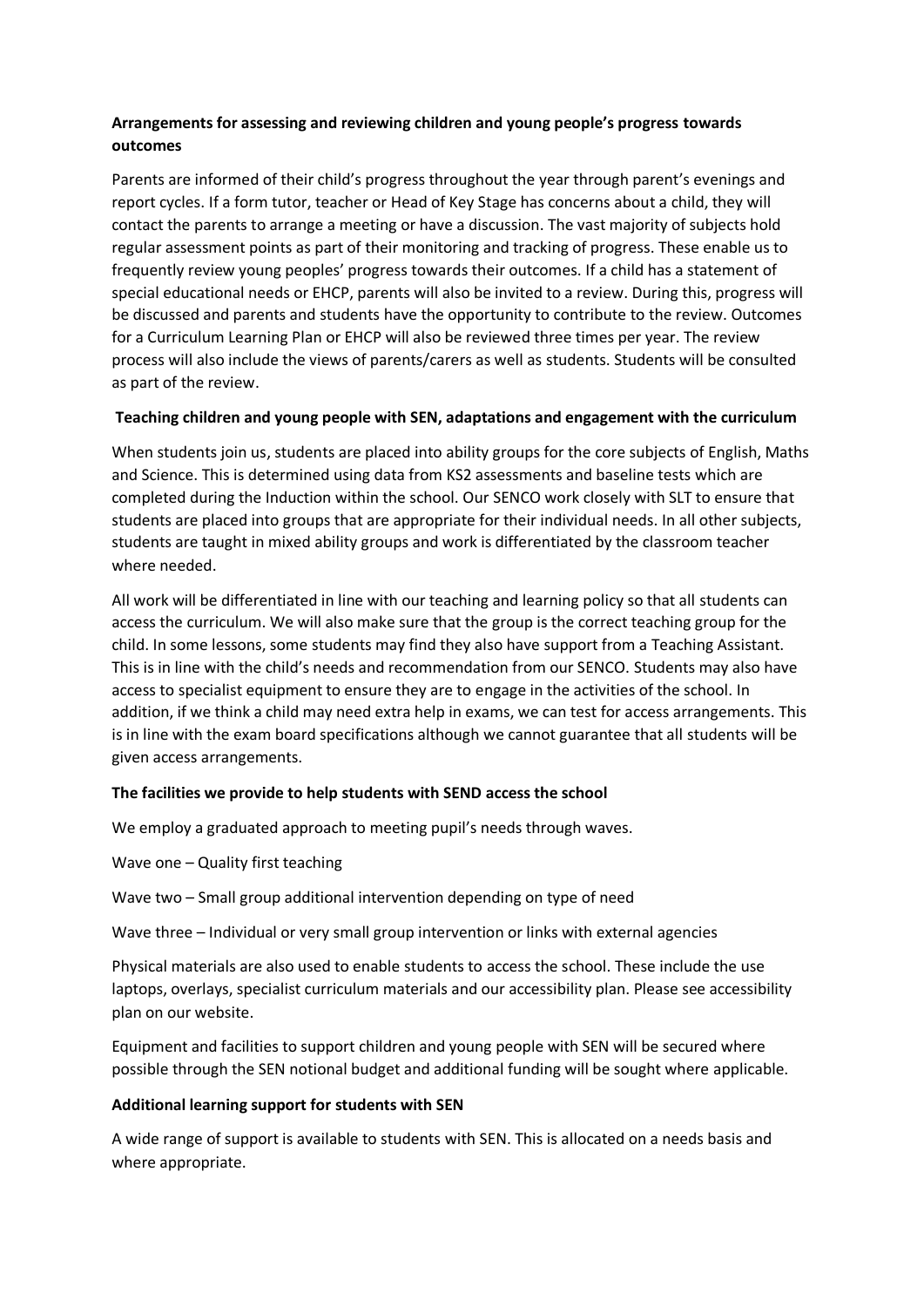Support can include

- Small group and individual intervention
- Social Skills
- In class support
- Social time support
- Physical resources and equipment
- Mentoring
- Working with external agencies
- Support from our inclusion resource base

### **Supporting the emotional and social development of students with SEN**

Emotional and Social development is supported through our pastoral support system.

All students will be given the opportunity to engage with non-SEN students. This will take place at social times, classroom activities and extracurricular programmes.

Expertise and training of staff to support children and young people with SEN

Our TA receives a programme of training throughout the year to promote independence with individual students. This is led by Fiona McLean (SENCO) and the education psychology service. Teaching staff receive ongoing CPD on the different types of needs, teaching strategies and effective use of TAs in lessons. Information on individual students and their needs is shared with colleagues through Curriuclum Learning Plans. Individual support is secured referrals to external agencies and working with the SEN team at Medway Council.

## **Arrangements for consulting young people with SEN**

A young person with SEN will be the main person involved in planning for their needs. If they have a Statement or an EHC plan, the students and their parents/guardians will be invited to a review every year to look at the support and intervention that may be needed to enable the pupil to make the best progress. A child's view is very important to us. At every stage, we will explain the support we can offer and the decision will be made together. All students with a statement or EHCP will have an annual review. During this process, students will be given the opportunity to gives their views about the support they receive and the progress they have made. In addition, the school reporting cycle will allow you to opportunity to look at your progress across each subject area. Students with a Curriculum learning plan will also be consulted towards their outcomes three times per year. Students may be allocated a mentor. You can arrange to see your mentor at any point should you wish to and discuss any additional help you may have. Students with an EHCP will be mentored weekly. All students will also complete a pupil survey annually. Part of this survey seeks opinion on SEN provision and its effectiveness.

#### **Arrangements for transition**

For students with a statement of educational need or EHC plan, the students will be supported through the transition phases in years 11 and 13. Colleagues from further education are also invited to attend the reviews for children in year 11.